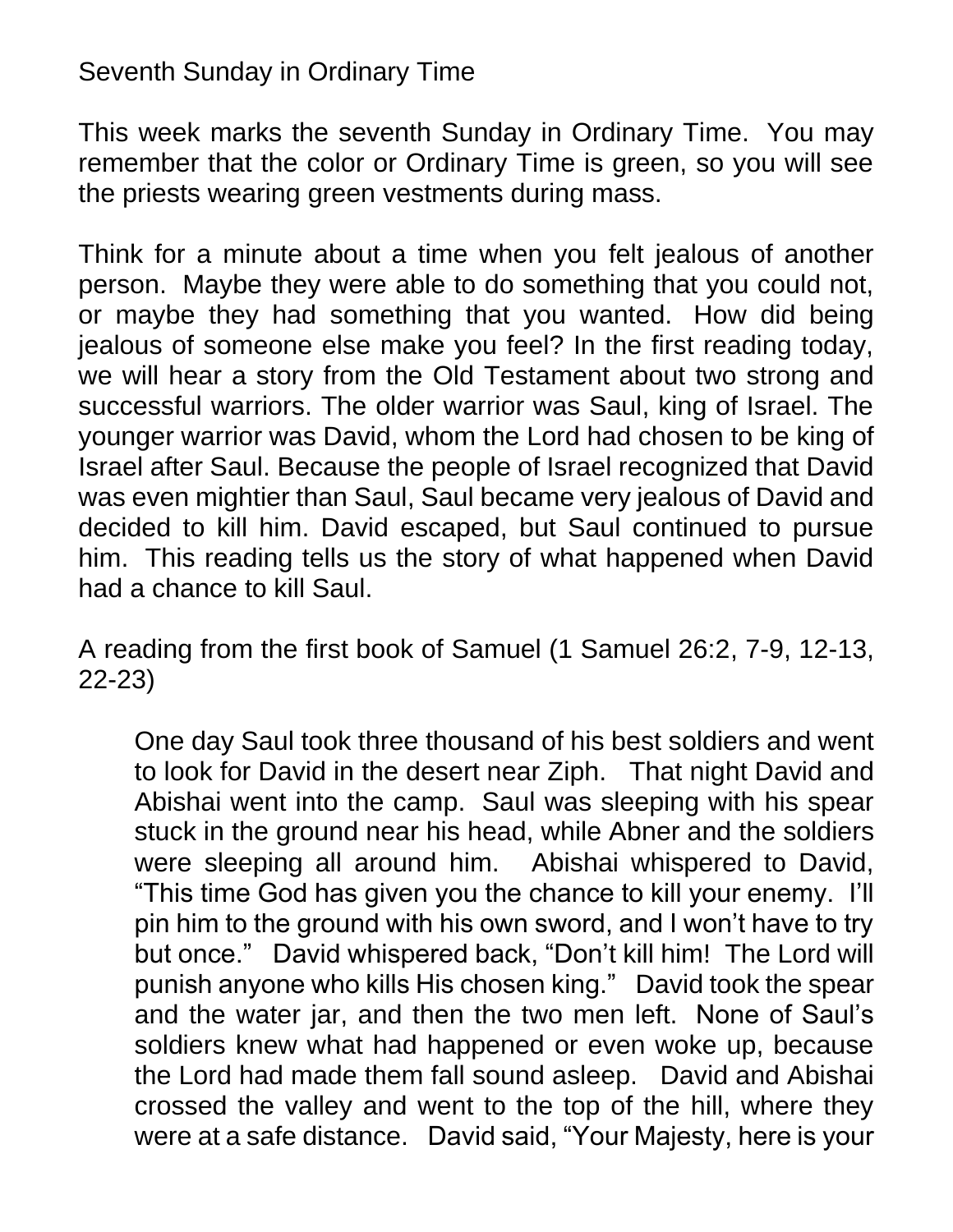spear. Have one of your young men come and get it. The Lord put you in my power today. But you are His chosen king, and I refused to harm you, because the Lord rewards people who are honest and faithful. The word of the Lord.

You can see in the reading that even though Saul had tried to hurt David in the past, David shows mercy to Saul now. He spares his life and honors the sacredness of the Lord's wishes. He leaves Saul's fate up to God to handle. When David spares Saul's life, it is an excellent example of how God expects us to treat others, even if they have not always been kind to us.

Today's Responsorial Psalm is a prayer of thanks for the forgiveness of sins and healing of sickness. God is acknowledged as one who is merciful and gracious.

Responsorial Psalm (Psalm 103:1-2, 3, and 13)

The Lord is kind and merciful.

*The Lord is kind and merciful.*

With all my heart I praise the Lord, and with all that I am I praise His holy name! With all my heart I praise the Lord! I will never forget how kind He has been.

*The Lord is kind and merciful.*

The Lord forgives our sins, heals us when we are sick. Just as parents are kind to their children, the Lord is kind to all who worship Him.

*The Lord is kind and merciful.*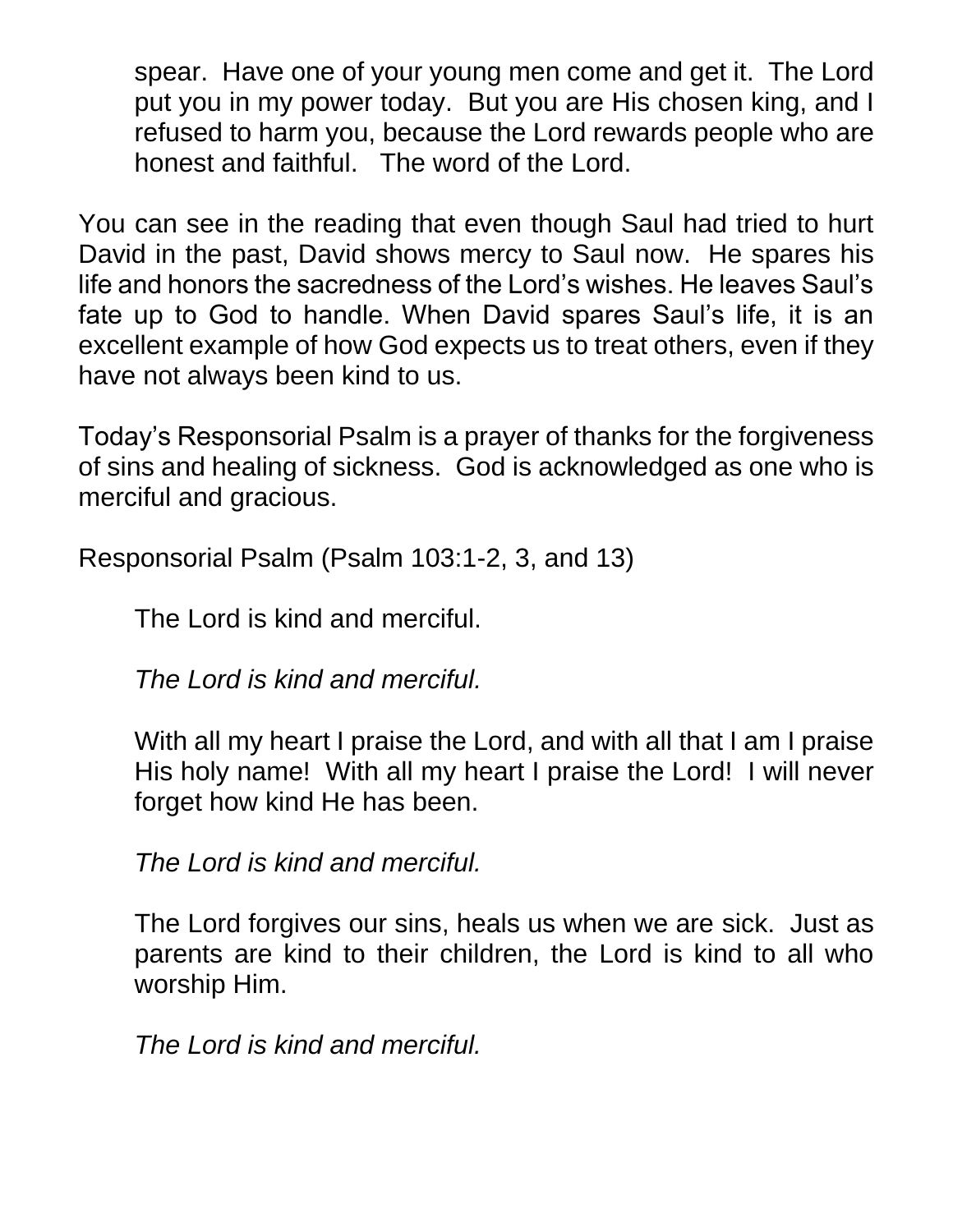In today's gospel, we will hear from Luke's Sermon on the Plain. In this gospel, Luke is reminding us to be merciful to others, just like God is merciful to us.

## Alleluia, Alleluia. *Alleluia, Alleluia.*

I give you a new commandment. Love one another as I have loved you.

*Alleluia, Alleluia.*

A reading from the holy gospel according to Luke (Luke 6:27-37)

Jesus said to His disciples: "This is what I say to all who will listen to Me: Love your enemies, and be good to everyone who hates you. Ask God to bless anyone who curses you, and pray for everyone who is cruel to you. If someone slaps you on one cheek, don't stop that person from slapping you on the other cheek. If someone wants to take your coat, don't try to keep back your shirt. Give to everyone who asks, and don't ask people to return what they have taken from you. Treat others just as you want to be treated. "If you love only someone who loves you, will God praise you for that? Even sinners love people who love them. If you are kind only to someone who is kind to you, will God be pleased with you for that? Even sinners are kind to people who are kind to them. If you lend money only to someone you think will pay you back, will God be pleased with you for that? Even sinners lend to sinners because they think they will get it all back. "But love your enemies, and be good to them. Lend without expecting to be paid back. Then you will get a great reward, and you will be the true children of God in heaven. He is good even to people who are unthankful and cruel. Have pity on others, just as your father has pity on you. Don't judge others, and God will not judge you. Don't be hard on others, and God will not be hard on you. Forgive others, and God will forgive you." The gospel of the Lord.